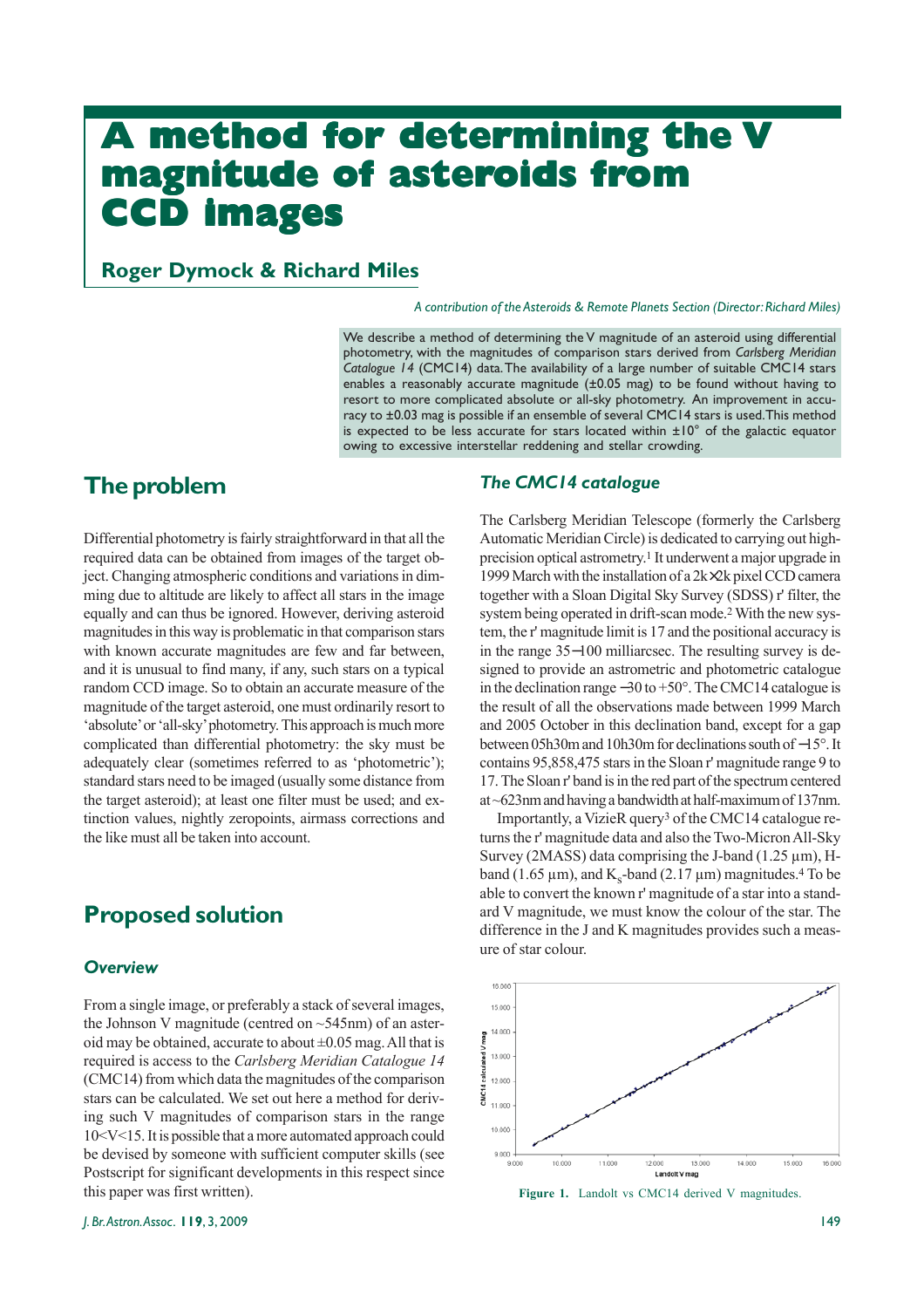#### *Dymock & Miles: A method for determining the V magnitude of asteroids*  $0.8$ *Theory*

In 2006, John Greaves analysed data for 696 stars (9.9<V<14.8) from the LONEOS photometric database produced by Brian Skiff.<sup>5</sup> He merged these data with r' magnitude data from the earlier Carlsberg CMC12 catalogue and with 2MASS data (0.00<(J− K)<1.00) and found that the relationship

 $V = 0.641*(J-K) + r'$  [1]

predicted the V magnitude with fair accuracy (standard deviation of 0.038 mag) when comparing V(Loneos) − V(calculated) using the above linear relationship.6

It was found that a limit has to be placed on the allowable values of (J−K) since the above rela-

tionship begins to break down for very red stars. From further studies, John Greaves and Richard Miles concluded that the choice of comparison stars should be limited to those with a value of (J−K) between 0.3 and 0.7. However, where there is only one comparison star in the image the allowable J−K range might have to be relaxed to between 0.2 and 0.8.

In a separate exercise, the V magnitudes of one hundred Landolt stars, the accepted standard for visible photometric calibration, were calculated using Equation [1] above and a graph of those derived values plotted against the Landolt magnitudes.7 Subsequent analysis of the data by the present authors led to a 'best-fit' modification of the above formula to:

$$
V = 0.6278*(J-K) + 0.9947*r'
$$
 [2]

A graph of V magnitude derived from the CMC14 catalogue versus Landolt magnitude is shown in Figure 1. The mean error of the CMC14-derived V magnitudes was calculated to be 0.043 for stars brighter than V=14. Plotting residuals as shown in Figure 2 clearly illustrates the departure of the calculated magnitude from the Landolt values based on Equation [2] above. Throughout the magnitude range, 9< r'<16, the average correlation shows no systematic trend away from linearity, only a slightly increased scatter at V >15.

Also shown plotted in Figure 2 are the differences between CMC-derived V magnitudes and those calculated from *Tycho-2* data using *GUIDE 8.0* software respectively.8,9 The *Tycho* catalogue created as part of the *Hipparcos* space mission comprises about 2.5 million stars, and has been used by many as a source of magnitude data. However, it can be seen from Figure 2 that there is significant scatter for the *Tycho* data at magnitudes fainter than about 10.5, showing that this commonly used catalogue is unsuitable for use as a source of accurate photometry for stars fainter than this limit. Un-

#### **Table 1. Instrumentation used**

| Item       | Roger Dymock                     | Richard Miles                                                                                                                                                 |
|------------|----------------------------------|---------------------------------------------------------------------------------------------------------------------------------------------------------------|
| Telescope  | Orion Optics 25cm f/6.4<br>mount | Celestron 28cm f/10 Schmidt-<br>Newtonian on a German equatorial Cassegrain and Takahashi 6cm f/5.9<br>refractor, both on the same German<br>equatorial mount |
| CCD camera | Starlight Xpress MX516           | Starlight Xpress SXV-H9                                                                                                                                       |
| Filter     | Johnson V                        | Johnson V. Cousins I and unfiltered                                                                                                                           |



**Figure 2.** Residual plot of Landolt vs CMC14-derived magnitudes and Tycho V magnitudes.

like *Tycho* the CMC14 catalogue provides a good reference source for field calibration down to 15th magnitude.

# **Practical results**

The equipment used by the authors is listed in Table 1.

### **Example 1: Determining the V magnitude of asteroid** *(1467) Mashona*

Imaging, calibration, and magnitude calculation described in this example were carried out by RD as detailed below. Asteroid *(1467) Mashona,* imaged on 2007 October 17, is used as the example.

#### *Guidelines*

Here are some guidelines to follow if photometry of asteroids is planned:

- − Choose asteroids higher than 25−30° altitude.
- − Do not attempt to image objects that are too faint to ensure a sufficiently high signal-to-noise ratio (SNR), ideally >20: in RD's case using a 0.25m telescope this means working on objects brighter than V=15. The SNR can be improved by stacking multiple images.
- − Choose an exposure time which avoids excessive trailing (say by more than 2 or 3 pixels) due to the motion of the asteroid.

− Check the stacked images to ensure that the asteroid and comparison stars do not become saturated. Where necessary stack in 'Average' mode to ensure saturation is avoided.

− Check for suitable comparison stars in the field of view (FOV): in RD's case at least two stars brighter than V=14. A planetarium program such as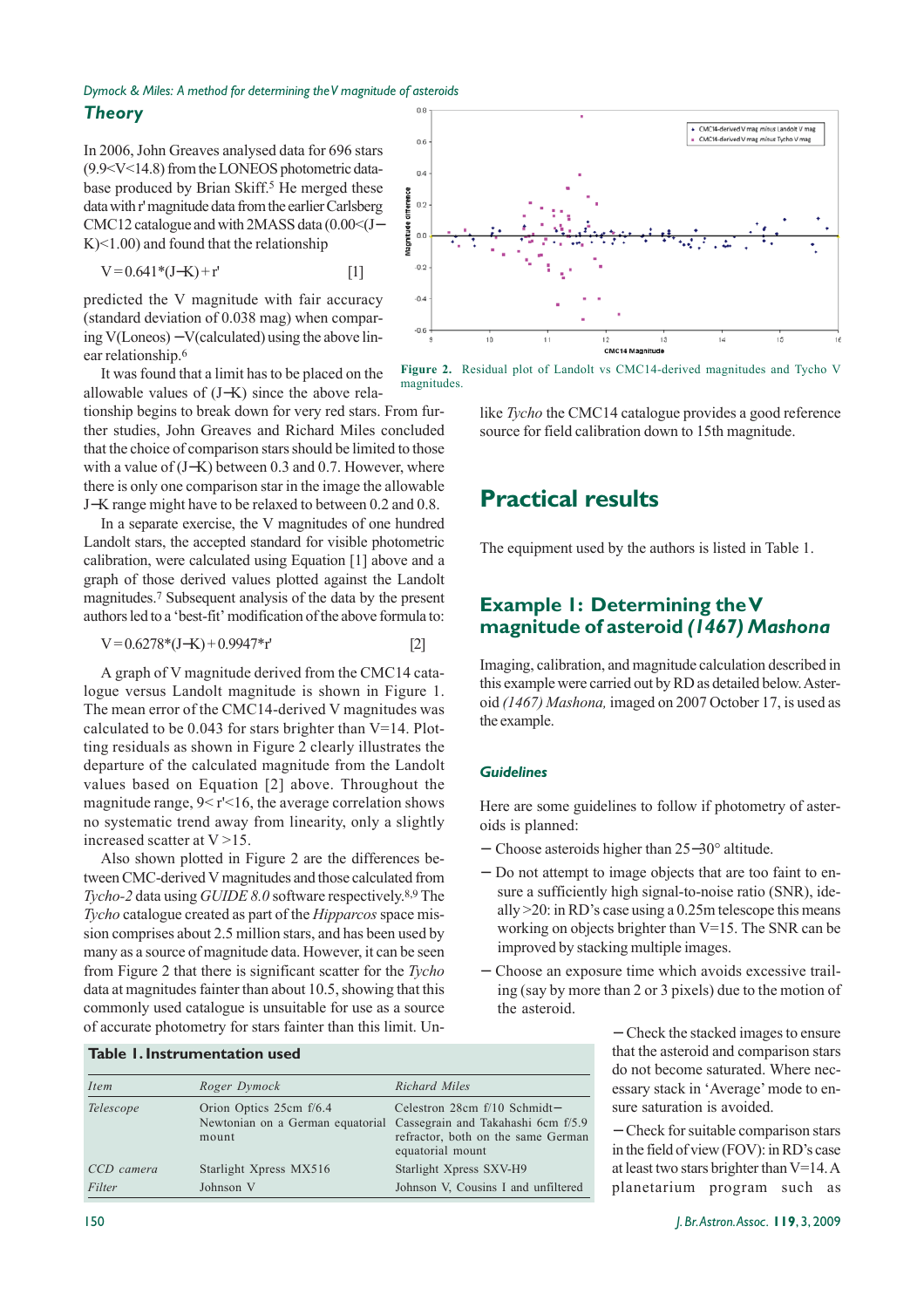| $Col.$ :       | $\overline{A}$ | $\overline{B}$        | $\mathcal{C}$ | $\overline{D}$ | E            | $\overline{F}$ | G     | H     | $\overline{I}$ | $\overline{J}$   | K     | L     |
|----------------|----------------|-----------------------|---------------|----------------|--------------|----------------|-------|-------|----------------|------------------|-------|-------|
| Row            |                |                       |               |                |              |                |       |       |                |                  |       |       |
| 1              | AIP4WIN data   |                       |               |                | CMC14 data   |                |       |       |                |                  |       |       |
| $\overline{2}$ |                | $\nu$                 | $(v-V)$       |                | Calc GSC No. | r'             | J     | K     | $J-K$          | $\boldsymbol{V}$ | Error | Used  |
| 3              | CI             | $-6.47$               | $-19.67$      |                | 1726-1112    | 12.72          | 9.81  | 8.95  | 0.86           | 13.20            | 0.02  | $No*$ |
| $\overline{4}$ | C <sub>2</sub> | $-7.34$               | $-19.80$      |                | 1726-1088    | 12.31          | 11.45 | 11.11 | 0.34           | 12.46            | 0.01  | Yes   |
| 5              | C <sub>3</sub> | $-6.99$               | $-19.76$      |                | 1726-1073    | 12.48          | 11.1  | 10.54 | 0.56           | 12.77            | 0.01  | Yes   |
| 6              | C <sub>4</sub> | $-6.41$               | $-19.77$      |                | 1726-1377    | 13.16          | 11.94 | 11.5  | 0.44           | 13.36            | 0.02  | Yes   |
| $\overline{7}$ | Mean           |                       | $-19.78$      |                |              |                |       |       |                |                  |       |       |
| 8              | Ast            | $-6.57$               |               |                |              |                |       |       |                |                  | 0.02  |       |
| 9              |                | Asteroid V mag        |               | 13.21          |              |                |       |       |                |                  |       |       |
| 10             |                | $Error - Imaging \pm$ |               | 0.03           |              |                |       |       |                |                  |       |       |
| 11             |                | $Error - Cat \pm$     |               | 0.03           |              |                |       |       |                |                  |       |       |
| 12             |                | $Error - Total \pm$   |               | 0.04           |              |                |       |       |                |                  |       |       |

\* Comparison star C1 was not used in the calculation because it was found to possess a J–K colour index outside the acceptable 0.30–0.70 range described earlier.

*MegaStar*10 or *GUIDE*9 is useful for doing this and to avoid inadvertently using known variable stars as comparison stars.

− Access the CMC14 catalogue to verify that the chosen comparison stars are of a satisfactory colour, i.e. have a (J−K) value between 0.30−0.70, or 0.20−0.80 if there is only one comparison star in the FOV.

If these guidelines are not followed much time can be wasted 'chasing' unsuitable targets and determining magnitudes which may have considerable uncertainty.

#### *Imaging*

Twenty images of the asteroid were obtained using an exposure time of 30 seconds. To avoid trailing when stacking images, the maximum time interval from start of the first image to the end of last image should not exceed a value defined using a formula proposed by Stephen Laurie, *i.e*. the maximum interval in minutes equals the full width at half

maximum (FWHM) of a star image in arcseconds divided by the rate of motion of the asteroid in arcseconds per minute.11

For *(1467) Mashona* the motion amounted to 0.039 arcsec/min as obtained from the Minor Planet Center's Ephemeris Service,12 and the FWHM was 4 arcsec giving a total duration of  $4/0.039 = 102$ min, therefore trailing would not pose a problem using a sequence of 5 images obtained over a 5 minute interval.

Calibration frames consisting of 5 dark frames, 5 flat-fields, and 5 flat-darks (dark frames having the same exposure as the flat-fields) were taken for each imaging session.

#### *Image processing*

Master dark frames and master flat-fields were generated using the software *Astronomical Image Processing for Windows* (*AIP4WIN*).13 Calibration frames were median-combined and saved.

Images containing the asteroid were calibrated and stacked, typically 3−5 images in each stack, to improve SNR, using the *Astrometrica* software.14 The stacked image was measured using *AIP4WIN*. A whole series of images can be processed in one batch run using the 'Multiple Image Photometry Tool' facility. The first image in a series is used to set up the analysis which can then be automatically applied to all images in that series.

The task now is to utilise data from the CMC14 catalogue for each of the comparison stars to derive its V magnitude and, together with the *AIP4WIN* data, calculate the V magnitude of the asteroid.

#### *Accessing the CMC14 catalogue using* **Aladin**

A convenient tool for carrying out the analysis is the online software, *Aladin Sky Atlas*.15 Using this facility it is possible to display and align one's own image, a Digital Sky Survey (DSS) image and the CMC14 catalogue, in chart form as shown in Figure 3.16



Figure 3. CMC14 chart overlaid on own image (left) and DSS image (right).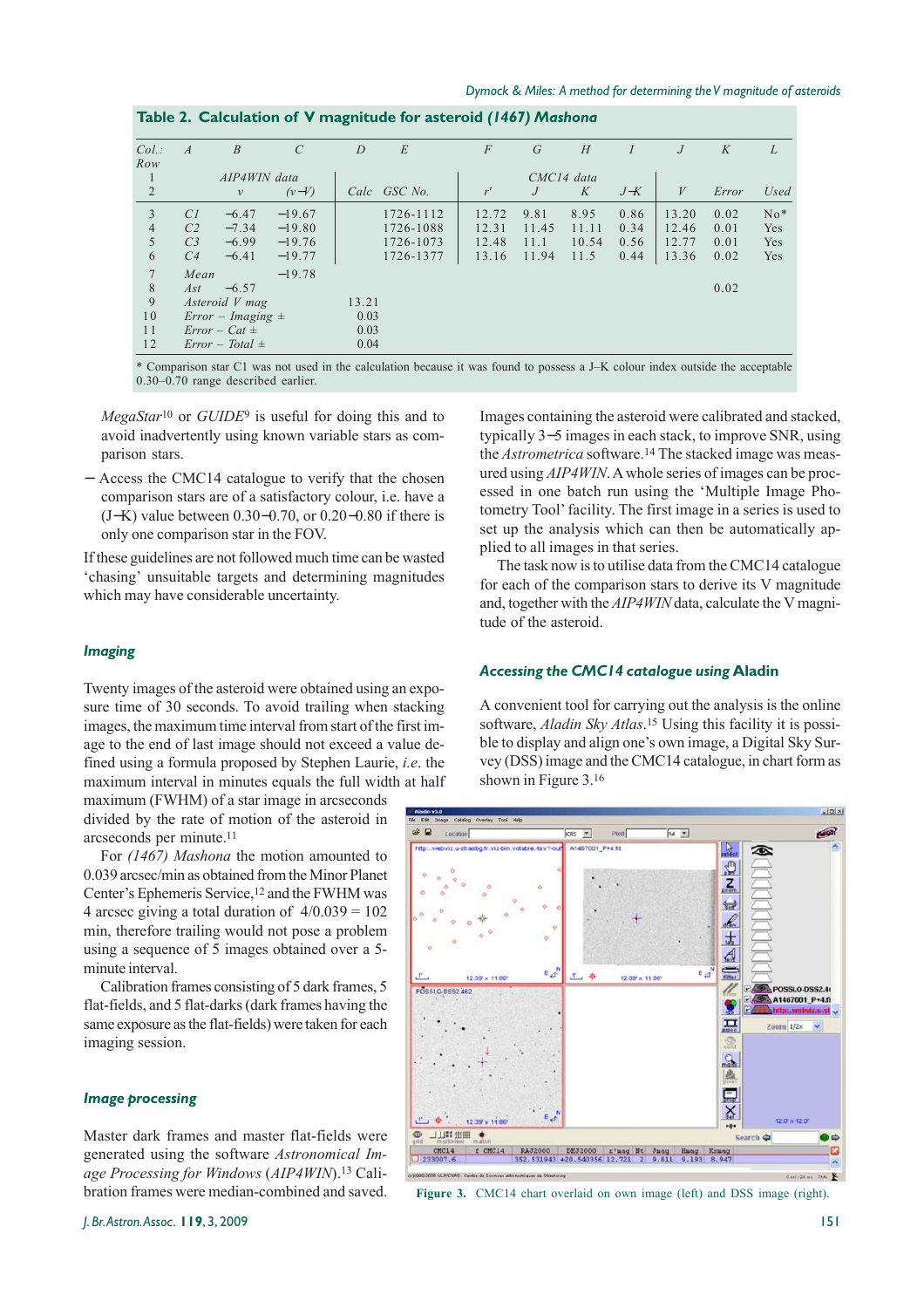#### *Dymock & Miles: A method for determining the V magnitude of asteroids*

Performing an astrometric calibration will align the CMC14 chart with both images. Clicking on the relevant star displays the CMC14 data for that star as shown near the bottom of Figure 3. The data for each star can then be copied to, for example, an *Excel* spreadsheet.

#### *Magnitude calculation*

The magnitude of the asteroid was calculated with the aid of a spreadsheet using the relevant CMC14 catalogue values and Equation [2] as set out below. The results are shown in Table 2.

- The values r', J and K for each star obtained from CMC14 are given in columns F−H.
- (J−K) is calculated in column I.
- The V magnitude, in column J, is calculated from the formula V = 0.6278\*(J−K)+0.9947\*r'
- The instrumental magnitudes, v, (from *AIP4WIN*) for each of the comparison stars, C1 to C4, and for the asteroid are given in column B.
- (v−V) for each comparison star is calculated in column C, rows 3−6.
- The mean of  $(v-V)$  for all four comparison stars is calculated in cell C7.
- The V magnitude of the asteroid is calculated in cell D9 by subtracting the mean (v−V) from the instrumental magnitude, v, of the asteroid.

#### *Errors*

The errors are calculated as described below.

#### *1. Catalogues*

Calculating the uncertainty in the results is an important part of the exercise as we are seeking to demonstrate that this methodology is significantly better than other available options (*Tycho-2*, *UCAC-2*, *USNO-A2.0*, etc.)17,18 Many variable star observers have used the *Tycho* catalogue as a source of comparison star data. The All-Sky Survey (TASS), for example, is calibrated against *Tycho-2* stars.19 *GUIDE* states that 'In most cases the precision provided by *Tycho* is much greater than all earlier catalogues. About the only case in which *Tycho* data would be ignored is if *Hipparcos* data is available instead'.20 Although *Hipparcos* is indeed a very accurate catalogue for V photometry, it contains only 118,209 stars, most of which are brighter than V=9 and so are effectively too bright and too sparsely distributed to be of use as photometric reference stars in most cases.

One problem with using *Tycho* data even for the brighter stars is that there are not likely to be many such stars on any particular image. For example, a 12×8 arcmin image typically contains one *Tycho* star. A larger FOV will contain more but at high galactic latitudes, where stellar densities are much lower than the average, it is common not to have any *Tycho* star in the FOV of a CCD image. By

#### **Table 3. CMC14 photometric uncertainty**

| r'   | $\Delta r'$ (mag) |
|------|-------------------|
| < 13 | 0.025             |
| 14   | 0.035             |
| 15   | 0.070             |
| 16   | 0.170             |

comparison, CMC14 contains almost *40 times* as many stars as *Tycho*: hence its suitability as a potential source of comparison stars. Table 3 lists the uncertainties quoted for the magnitude of individual stars in CMC14 depending on their brightness.

It can be seen that fainter than r'=15, the error in r' becomes significant. It is therefore best if we only use r' mags between 9 and say 14.5. In an area relatively devoid of comparison stars (say if only one is present), it may be necessary to resort to stars fainter than r'=14.5. For example, the average of a group or ensemble of say four or five r'=15.5 stars may be as good as a single star brighter than r'=14.5. Typically, the magnitude error for an ensemble of reference stars is given by the catalogue error divided by (square root of no. of stars used *minus* 1). Since Equation [2] also includes the (J−K) term, errors in the *2MASS* catalogue will also contribute towards the uncertainty in the derived V magnitude. Note that for greater accuracy, the colour range of comparison stars is restricted to those with  $0.3 \leq (J-K) \leq 0.7$ .

#### *2. Signal to noise ratio*

The errors (standard deviation or sigma) as reported by *AIP4WIN* represent only some of the sources of uncertainty in that they are based on the photon counts for the star and sky background and do not take into account many other factors affecting accuracy such as variations in sky transparency, reference catalogue errors, accuracy of flatfields, *etc*. Using the method described in the AAVSO *CCD Observing Manual Section 4.6,*<sup>21</sup> the instrumental magnitudes of stars over a range of magnitudes were measured from 30 images using *AIP4WIN*. The standard deviations or sigmas of the instrumental V magnitudes were compared with the *AIP4WIN*-derived sigmas, and an equation for the relationship derived, namely:

```
Actual error = 1.13 * AIP4WIN error + 0.007 [3]
```
It should be noted that Equation 3 will be different for different combinations of telescopes and CCD cameras and observers might wish to perform their own calculations.

For the example here, the total SNR contribution to the error for the three reference stars and the asteroid (see Table 2) is given by:  $\sqrt{(0.01^2 + 0.01^2 + 0.02^2 + 0.02^2)} = \pm 0.03$  mag.

#### *3. Combined error*

Assuming the component errors are independent, the overall uncertainty (1-sigma standard deviation) is the square root of the sum of the squares of the total SNR error and the reference catalogue error, viz.:

Combined error =  $\sqrt{(0.03^2 + 0.03^2)}$  = ±0.04 mag.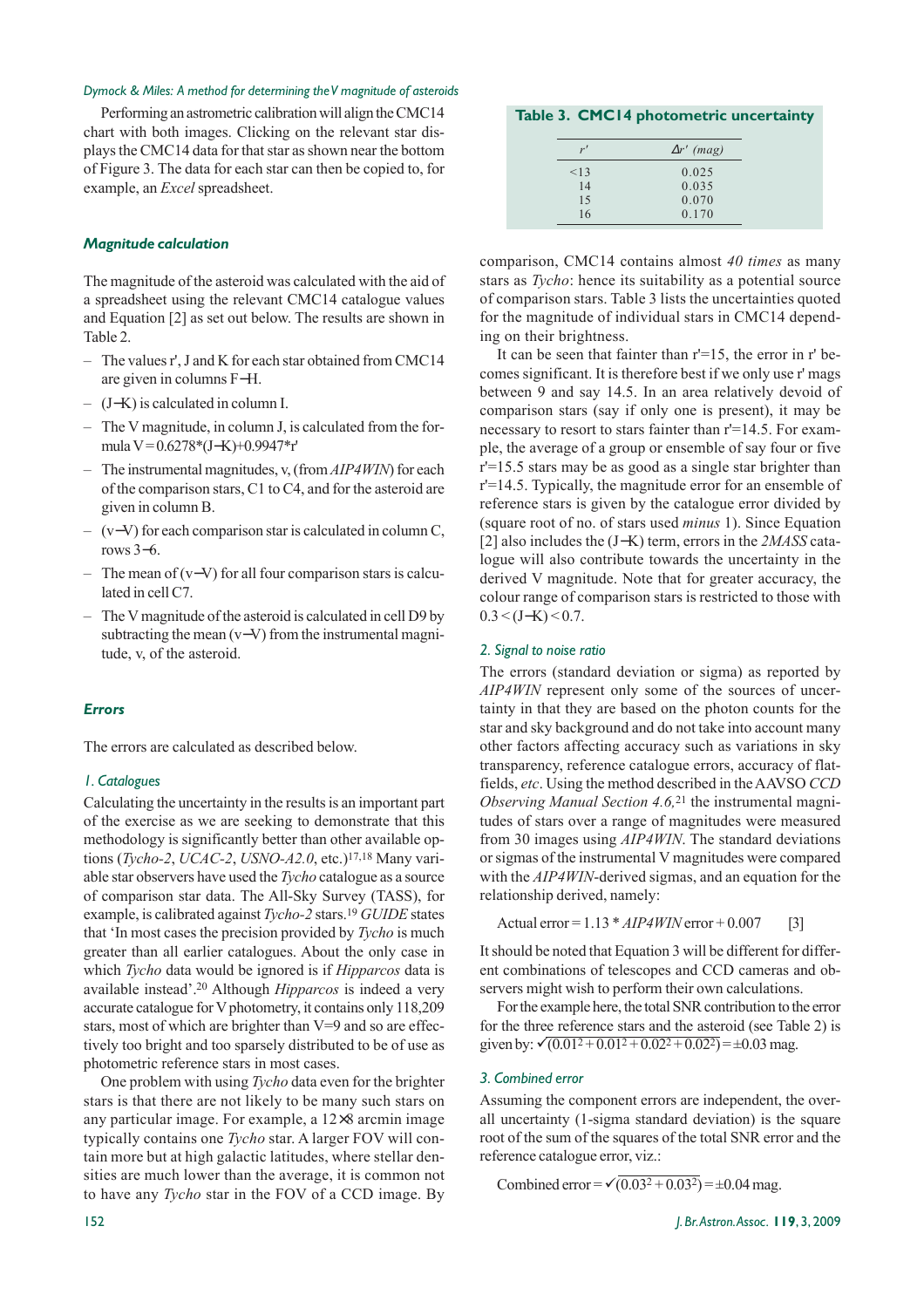#### *Colour transformation*

If we wish to combine measurements with those of other observers, it is often necessary to measure the small differences between our own telescope/CCD/filter system and the standard filter passbands, in order to correct or transform measurements to a standard magnitude system (in this case Johnson V). The transformation coefficient for RD's setup was ascertained with the help of the BAA Variable Star Section's publication, *Measuring Variable Stars using a CCD camera – a Beginner's Guide*.22 This method, described in Appendix 6 of that document, uses *Hipparcos* red-blue pairs which are close enough to appear on the same CCD image.

The colour correction is that value which would have to be added to the calculated V magnitude to convert it to a standard V magnitude. Corrections were calculated using the (B−V) values shown in parentheses typical of C-type asteroids (0.7), S-type (0.9), and blue (0.2), red (1.0) and Gtype stars (0.6). We ignore extremely red and blue stars in this exercise and where possible use an ensemble of stars to derive the magnitude of the asteroid, so that colour corrections tend to balance out. For RD's system, the average correction that would have to be applied proved to be less than 0.01 mag and can therefore be disregarded.

### **Example 2: Determining the V magnitude of asteroid** *2000 BD19*

#### *CMC14-derived V magnitudes compared with absolute photometry based on Hipparcos reference stars*

Imaging, calibrations and magnitude calculations described in this example were carried out by RM. As a reallife example, the images have been selected from a campaign to observe the unusual asteroid *2000 BD19* between the dates 2006 Jan 24−Feb 10. This object is unusual in that it has the smallest perihelion distance (0.092 AU) of any object in the solar system for which orbits are accurately known, whilst its aphelion distance is virtually the same as that of Mars.

The observing methodology involved imaging the asteroid in a large telescope (FOV =  $8.5 \times 11$  arcmin) with no filter, and imaging the same comparison stars together with several stars from the *Hipparcos* catalogue using two widefield telescopes (FOV =  $63\times86$  arcmin), one equipped with a V filter, the other a Cousins Ic filter. A type of absolute photometry was carried out on the wide-field images, each frame being calibrated in terms of the mean zeropoint, (v− V) of the *Hipparcos* stars adjusted to zero V−Ic colour index using previously derived transformation coefficients for each filter passband. Knowing the V−Ic colour of the comparison stars, it was possible to calculate the V magnitude of these stars to an accuracy of about  $\pm 0.015$  mag. It is then possible to compare these directly-measured values with CMC14-derived V magnitudes.





**Figure 4.** An asteroid lightcurve using standard V photometry or using CMC14-derived magnitudes.

#### *Imaging*

For this example, images made on two nights were used. A series of wide-field images was made through filters, namely a stack of 20 90sec V- and Ic-filter exposures on 2006 Jan 25 00:01−00:33UT, and a stack of about 80 60sec V- and Ic-filter exposures on 2006 Jan 29/30 23:42−01:31UT. In the former case, the field was centered near RA 11h 35m, Dec +35.5º, and four *Hipparcos* stars were used as standards (HIP 56516, 56568, 56671 and 56799). In the latter case, the field centre was near RA 11h 18.7m, Dec +41º and four other Hipparcos stars were used as standards (HIP 55101, 55182, 55194 and 55503). A number of suitable comparison stars were identified and their V magnitude determined, values of which are listed in the second column of Tables 4(a) and 4(b). The corresponding CMC14 data were obtained from the catalogue and Equation [2] was employed to derive the V magnitude of each of the stars (14 in all).

It can be seen from Table 4 that the errors (St.dev.) involved using CMC14 data and Equation [2] are on average certainly less than 0.05 mag for a single star, confirming the predicted accuracy from the empirical correlation based on Landolt stars discussed earlier. If 6 or 7 stars are used in an ensemble, then a V magnitude accuracy of  $\pm 0.03$  mag is possible.

Figure 4 shows two illustrations of the lightcurve of the 17th magnitude asteroid *2000 BD19* depending on whether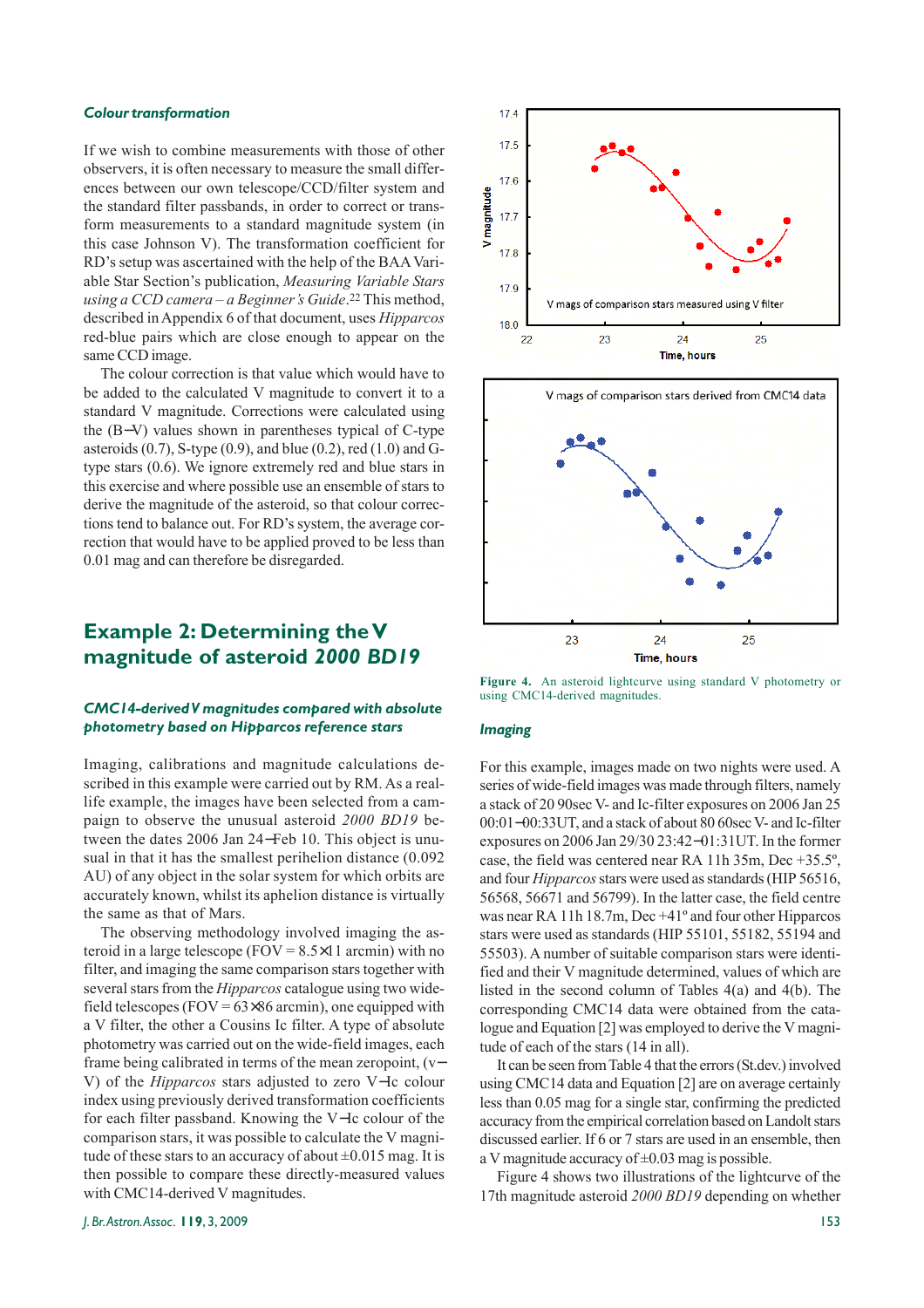#### **Table 4. Comparison between measured and calculated V magnitude using Equation [2].**

| Star ref.    | $V$ mag | $r'$ mag | $J$ mag |       | K mag J-K colour | $V_{calc}$ | $V-V_{calc}$ |
|--------------|---------|----------|---------|-------|------------------|------------|--------------|
| a            | 13.78   | 13.46    | 12.39   | 11.96 | 0.43             | 13.74      | 0.04         |
| $\mathbf b$  | 13.28   | 13.06    | 12.16   | 11.83 | 0.33             | 13.27      | 0.01         |
| $\mathbf{C}$ | 13.62   | 13.21    | 11.32   | 10.56 | 0.76             | 13.70      | $-0.08$      |
| d            | 13.65   | 13.37    | 12.00   | 11.46 | 0.54             | 13.72      | $-0.07$      |
| e            | 13.88   | 13.66    | 12.62   | 12.23 | 0.39             | 13.91      | $-0.03$      |
|              | 13.19   | 12.82    | 11.34   | 10.70 | 0.64             | 13.23      | $-0.04$      |
| g            | 13.05   | 12.70    | 11.18   | 10.54 | 0.64             | 13.11      | $-0.06$      |

*(a) Comparison stars in the field of asteroid 2000 BD19 on 2006 January 24/25*

*Mean* =  $-0.031$ <br>*St dev* =  $0.044$ 

 $St dev =$ 

*(b) Comparison stars in the field of asteroid 2000 BD19 on 2006 January 29/30*

| Star ref.     | V mag | $r'$ mag | $J$ mag | K mag | J-K colour | $V_{calc}$               | $V-V_{calc}$   |
|---------------|-------|----------|---------|-------|------------|--------------------------|----------------|
| d             | 10.86 | 10.66    | 9.80    | 9.49  | 0.31       | 10.86                    | 0.00           |
|               | 12.67 | 12.45    | 11.68   | 11.41 | 0.27       | 12.62                    | 0.05           |
| $\frac{g}{i}$ | 10.82 | 10.60    | 9.60    | 9.24  | 0.36       | 10.83                    | $-0.01$        |
| j             | 11.85 | 11.58    | 10.60   | 10.25 | 0.35       | 11.80                    | 0.05           |
| S             | 12.70 | 12.45    | 11.41   | 11.03 | 0.38       | 12.69                    | 0.01           |
| t             | 12.91 | 12.71    | 11.77   | 11.47 | 0.30       | 12.90                    | 0.01           |
| W             | 12.38 | 11.86    | 10.25   | 9.55  | 0.70       | 12.31                    | 0.07           |
|               |       |          |         |       |            | $Mean =$<br>$St. dev. =$ | 0.024<br>0.030 |

the V magnitudes of comparison stars are measured directly or are calculated using data from the CMC14 catalogue. Each datapoint corresponds to a stack of 10 40sec unfiltered exposures using a 0.28m aperture Schmidt−Cassegrain telescope. Note that although the images were made unfiltered, the SXV-H9 camera has its maximum response close to the V passband, such that if comparison stars are used which are similar in colour to the asteroid, the resultant differential magnitude can be transformed to the V passband. The two lightcurves depicted in Figure 4 are virtually identical, confirming the methodology described here, and showing that the object declined in brightness from maximum to minimum in about 2 hours. Subsequent (unpublished) photometry when the object was brighter showed it to have a rotational period of about 10 hours.

#### *Finally, a few words of caution!*

Recent work has shown that observations near the Milky Way can lead to misleading results if stars suffer from a significant degree of interstellar reddening by intervening clouds of gas and dust. Imaging asteroids which lie close to the galactic plane is in any case not advisable since the field of view is often extremely crowded, and it is difficult to obtain a measure of the background sky without it being contaminated by faint field stars. Similarly, as it moves the asteroid is continually encountering different field stars which also then contaminate the measuring aperture. As a general rule of thumb, avoid photometry of asteroids if they lie within a galactic latitude of +10 to −10°.

The methodology can be exported to variable star work but in this case it would be helpful to use a large FOV to include as many CMC stars as possible, so that the ensemble value is then largely unaffected by possible intrinsic variability of a few of these stars. Stars fainter than about  $V=15$ should also be avoided to maximise photometric accuracy.

# **Conclusion**

Equation [2], rounded to an adequate 3 significant figures, can be used to calculate V magnitudes from CMC14 data using the relationship:

 $V = 0.628*(J-K) + 0.995*<sub>r</sub>$ 

The accuracy of this correlation permits stars down to a V magnitude of 14 to be used to calculate the brightness of an asteroid to within a typical accuracy of  $\pm 0.05$ mag for a single star. If an ensemble of four or more stars is used then a similar accuracy should be possible down to about V=15. Stars located within  $\pm 10^{\circ}$  of

the galactic equator should be avoided where possible. This approach is a very significant improvement over the use of *Tycho-2* data which has very limited application for asteroid photometry since *Tycho* can only be used down to about V=10.5 with reasonable accuracy.

The advantage of this method is that a good number of comparison stars should be available on even a small CCD image (*e.g*. 12×8 arcmin) thus making the measurement of actual V magnitudes as simple as performing differential photometry. It has particular relevance to the determination of asteroid magnitudes, and hence absolute magnitudes, where the choice of comparison stars varies from night to night as the asteroid tracks across the sky, and the proximity to stars having well-defined magnitudes, *e.g.* Landolt or *Hipparcos*, is far from guaranteed.

## **Acknowledgments**

The authors are grateful for the assistance given by Gérard Fauré and John Greaves in the preparation of this paper: John for his analysis of *LONEOS* and *2MASS* data and drawing our attention to the formula for the calculation of V magnitude, and Gérard for his encouragement in developing the methodology and suggesting its applicability to measurement of the absolute magnitudes of asteroids. We are also indebted to the referees of the paper, David Boyd and Nick James, for their helpful and constructive comments.

**Addresses: RD:** 67 Haslar Crescent, Waterlooville, Hampshire PO7 6DD. [roger.dymock@ntlworld.com] **RM:** Grange Cottage, Golden Hill, Stourton Caundle, Dorset DT10 2JP. [rmiles@baa.u-net.com]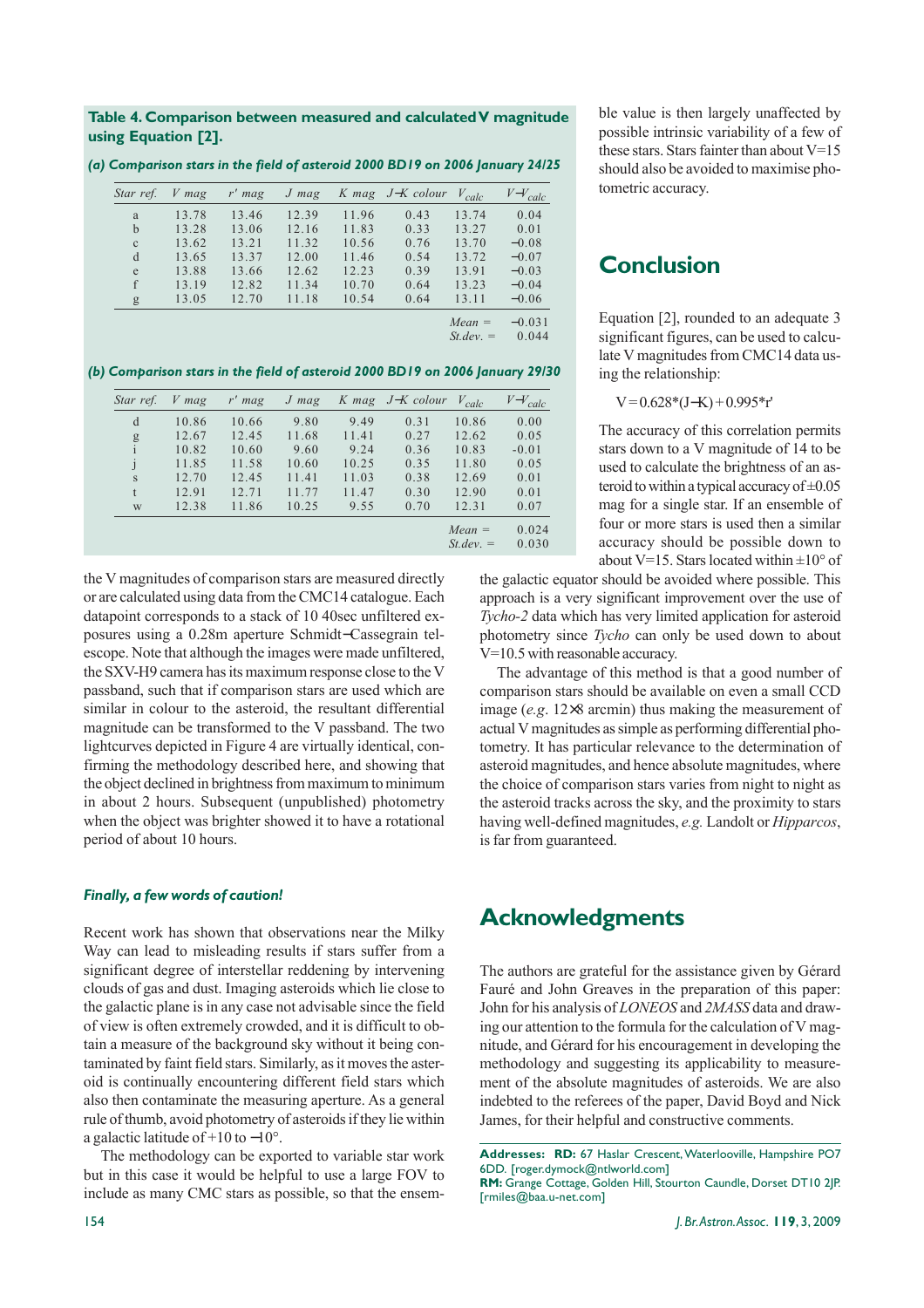### **References**

- 1 CMC14 catalogue: **http://www.ast.cam.ac.uk/~dwe/SRF/ camc.html**
- 2 SDSS: **http://www.sdss.org/**
- 3 VizieR: **http://webviz.u-strasbg.fr/viz-bin/VizieR**
- 4 2MASS: **http://www.ipac.caltech.edu/2mass/**
- 5 LONEOS photometric catalogue: **ftp://ftp.lowell.edu/pub/bas/ starcats/**
- 6 Private communication, 2006 October 21
- 7 Landolt A. U., *Astron.J.,* **104**(1), 340−371, 436−491 (1992)
- 8 *Hipparcos* and *Tycho* data: **http://www.rssd.esa.int/index. php?project=HIPPARCOS&page=Research\_tools** 9 *GUIDE* software: **http://www.projectpluto.com/**
- 
- 1 0 *MegaStar* software: **http://www.willbell.com/software/ megastar/index.htm**
- 11 Laurie S., 'Astrometry of Near Earth Objects', *The Astronomer*, 2002 June
- 1 2 Minor Planet Center's Minor Planet and Comet Ephemeris Service: **http://cfa-www.harvard.edu/iau/MPEph/MPEph.html**
- 1 3 *AIP4WIN* software: **http://www.willbell.com/aip/index.htm** 1 4 *Astrometrica* software: **http://www.astrometrica.at/**
- 1 5 *Aladin Sky Atlas*: **http://aladin.u-strasbg.fr/aladin.gml**
- 16 ESO On-line Digitized Sky Survey: **http://arch-http.hq.eso.org/**
- **dss/dss**
- 
- 17 UCAC: **http://ad.usno.navy.mil/ucac/** http://www.nofs.navy.mil/projects/pmm/ **catalogs.html#usnoa**
- 1 9 TASS: **http://www.tass-survey.org/**
- 2 0 **http://www.projectpluto.com/gloss/help\_18.htm#Tycho**
- 2 1 AAVSO *CCD Observing Manual:* **http://www.aavso.org/observ-**
- **ing/programs/ccd/manual/** 22 Boyd D., *Measuring Variable Stars using a CCD camera – a Beginner's Guide,* Brit. Astron. Assoc.*,* 2006

*Received 2008 May 30; accepted 2008 November 22*

#### *Postscript*

### **CMC14-based photometry upgrade to the** *Astrometrica* **software**

In the above paper, it has been demonstrated using a few examples that the proposed empirical relationship based on Sloan-r', J and K magnitudes obtained from the CMC14 catalogue will in principle yield an accurate estimate of the V magnitude of field stars in the range, 10<V<15. The relationship is especially valid for stars which are similar in colour to asteroids, so this provides a route whereby accurate V photometry of asteroids is made possible. However, for it to be a practical proposition, some degree of automation is required. Using the current version of Bill Gray's excellent plan-





etarium program, *GUIDE 8.0*, CMC14 star data can be automatically downloaded via the Web enabling suitable comparison stars for any particular asteroid to be readily identified. A simple spreadsheet can then be used to calculate the V magnitudes of these stars, which with suitable photometry software enables asteroid lightcurves to be determined.

In 2008 June, following completion of the draft paper, I received a communication from Herbert Raab, the author of *Astrometrica*, saying that he was working on adding the CMC14 catalogue and wondering if this would be useful for photometry. *Astrometrica* (**http://www.astrometrica.at/**) is a very popular piece of software used to carry out astrometry of asteroids and comets, but the photometry it yields when based on catalogues such as the USNO B1.0 and UCAC-2 is only accurate to about 0.2 mag at best. To cut a long story short, some 10 weeks and 11 revisions of the software later, *Astrometrica* was rewritten with some help from me to permit photometry accurate to about  $\pm 0.03$  mag in those regions of the sky covered by CMC14. The latest version (4.5.1.377) provides for aperture photometry in both the Johnson-V and Cousins-R passbands. The relationship described in the present paper is utilised by *Astrometrica* along with constraints on the J−K colours of reference stars, to yield V photometry to a precision of  $0.01$  magnitude. Note that the CMC $14$  catalogue option must be selected in the Settings configuration file for accurate photometry. Cousins-R photometry is based on the relationship,  $\hat{R} = r'$ –0.22.

In 2008 September, the binary asteroid 2000 DP $_{107}$  made a close approach to the Earth and I was able to secure a series of about 500 30sec exposures on the night of September 26/27 from Golden Hill Observatory, Dorset (MPC Code J77). This activity is in support of the Ondrejov Observatory Survey of Binary Asteroids, which is led by Dr Petr Pravec.

During the observing run, the 15th magnitude object traversed three different fields of view. The image frames were processed using *Astrometrica*, which both dark-subtracts and flat-fields each frame in turn before identifying an ensemble of suitable stars, which are then used *en masse* to determine the V magnitude and exact position of the moving asteroid. The resultant lightcurve comprising 462 datapoints is depicted in Figure A1.

It can be seen that a very acceptable result has been obtained given the faintness of the object and the size of the telescope used (28cm aperture). The irregular nature of the lightcurve is a consequence of this being a binary system, comprising a primary body some 800 metres across which rotates every 2.78 hours, around which orbits a secondary object about 350m in size, completing a single revolution every 42.2 hours. The secondary is thought to be locked in



**Figure A2.** Lightcurve showing details of an eclipse/occultation event, obtained after subtracting the normal rotational lightcurve of the binary system from the data shown in Figure A1.